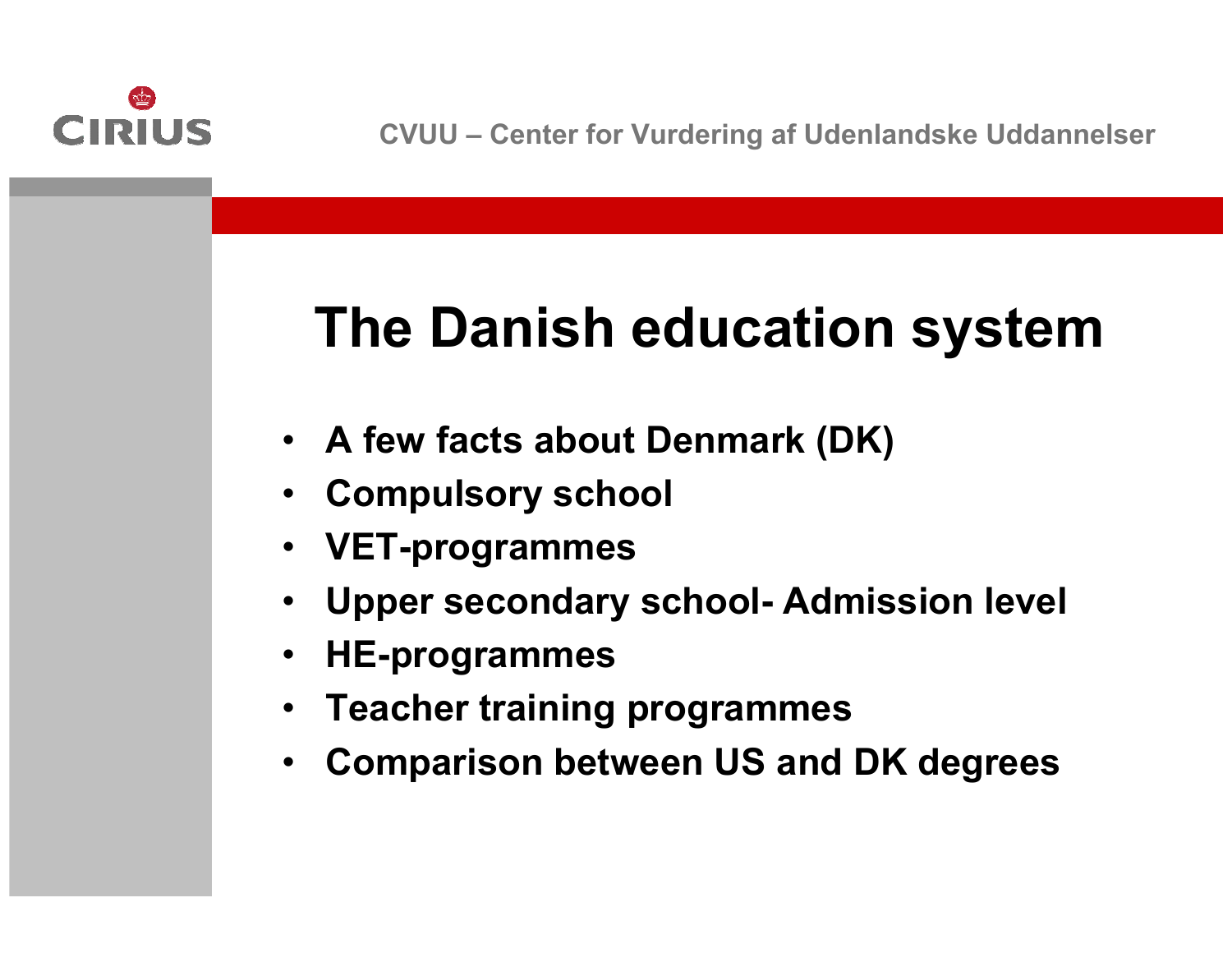

#### **The Danish Centre for Assessment of Foreign Qualifications/CIRIUS**

- **The Danish Centre for Assessment of Foreign Qualifications called CVUU in Danish**
- •**Merger with CIRIUS in January 2005**
- **Government Agency directly under the Danish MOE**
- **Task: Promote mobility and internationalisation of Danish education system + recognition of foreign qualifications and information on Danish degree structure**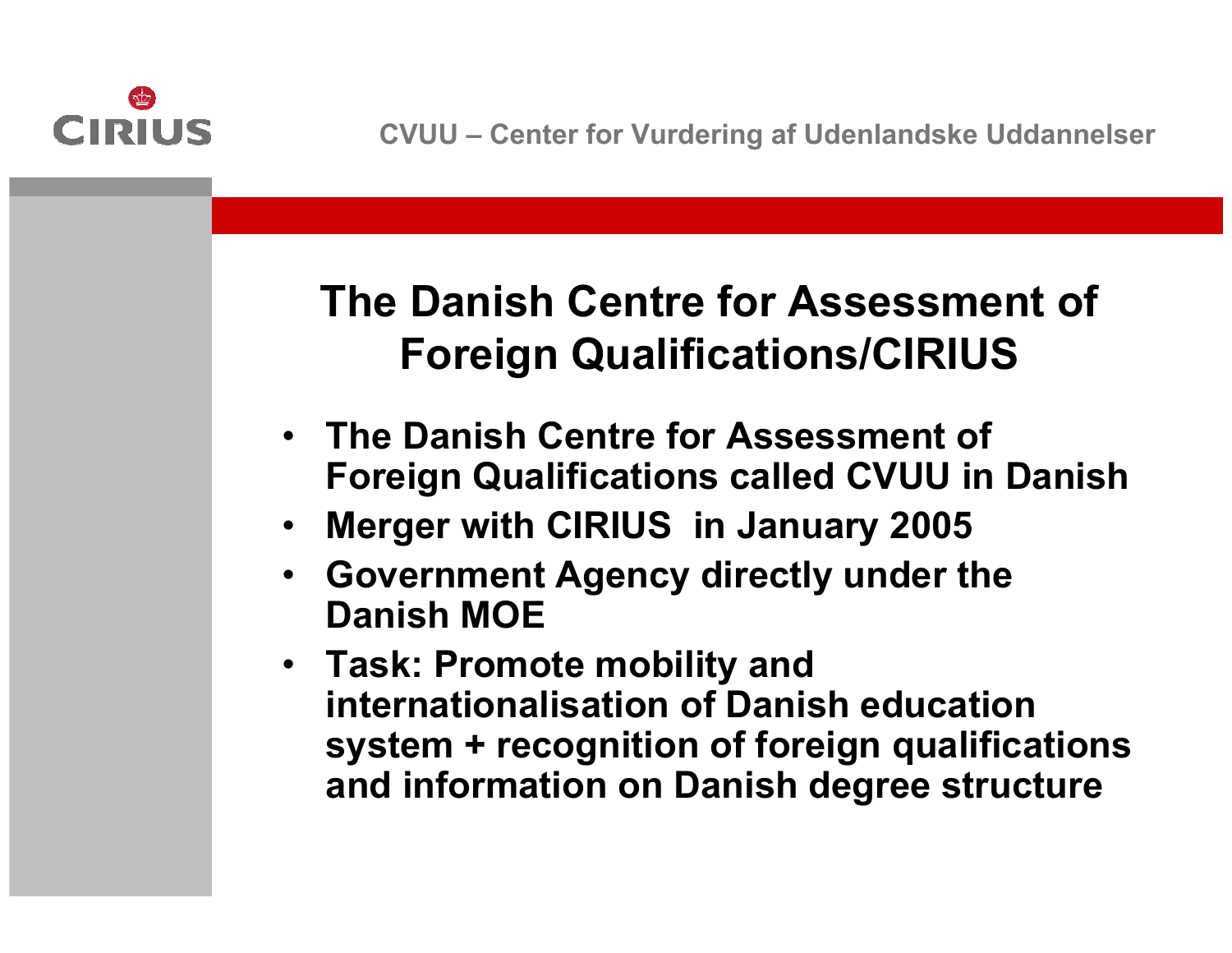

### **A few facts about Denmark**

- **5.4 mio inhabitants**
- $\bullet$  **Denmark – a welfare state:**
	- **Redistribution of wealth through taxes**
	- **Free public services in many areas, including education**
	- **"Only <sup>a</sup> few have too much and fewer too little" (N.F.S. Grundtvig, 1783-1872)**
	- **Education is state funded**
- $\bullet$ **1972: 9 years comprehensive <sup>+</sup> compulsory school**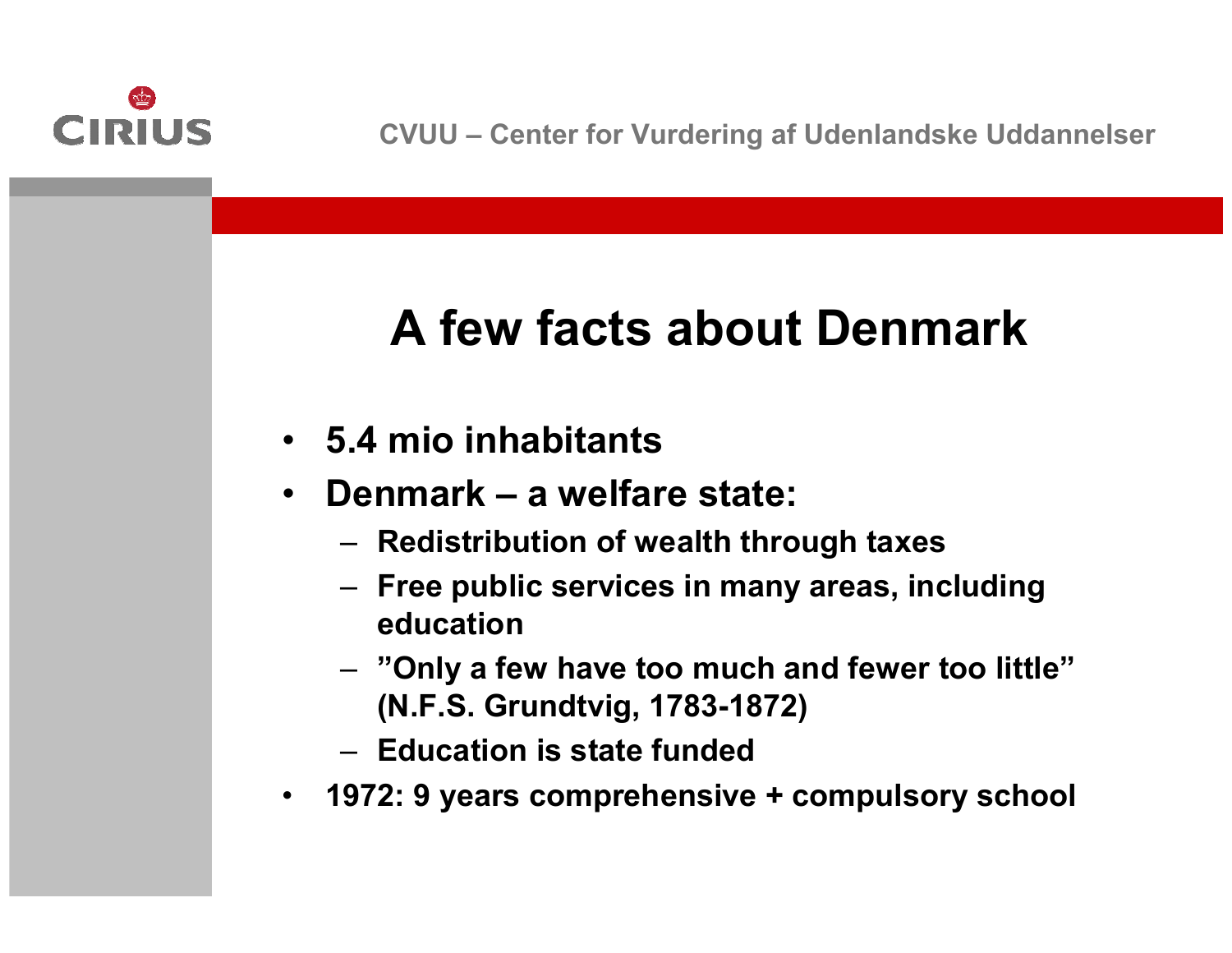

### **Figures: youth education**

- **97% of <sup>a</sup> year group continue to a youth education programme after the "Folkeskole" (form 9 or 10)**
- **54%: general upper secondary education**
- **36%: vocational education and training**
- **7%: education programmes not leading to formal qualifications**
- **App. 50 % take HE-programmes, 35-40 % VET programmes**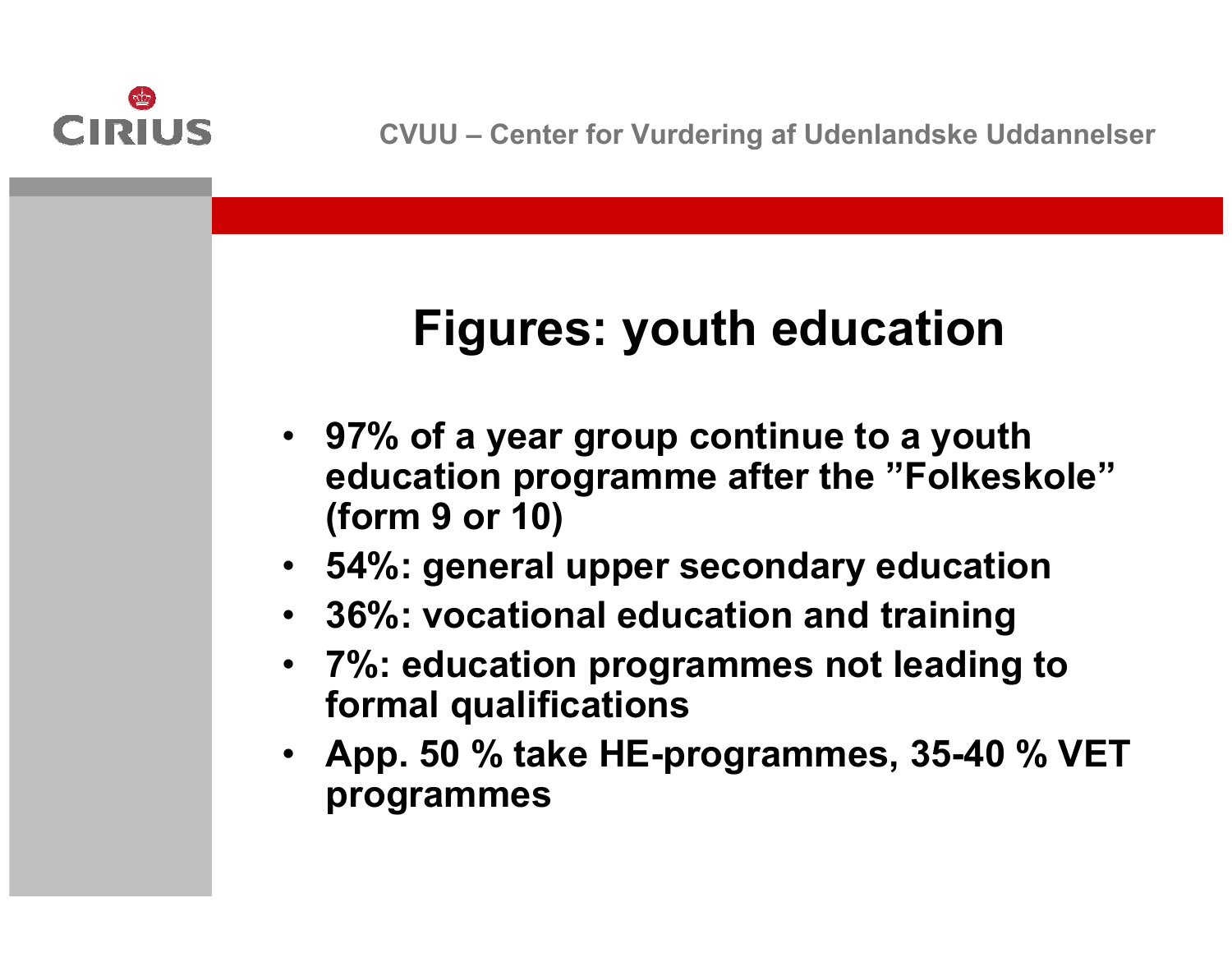# **CIRIUS**

#### **CVUU – Center for Vurdering af Udenlandske Uddannelser**

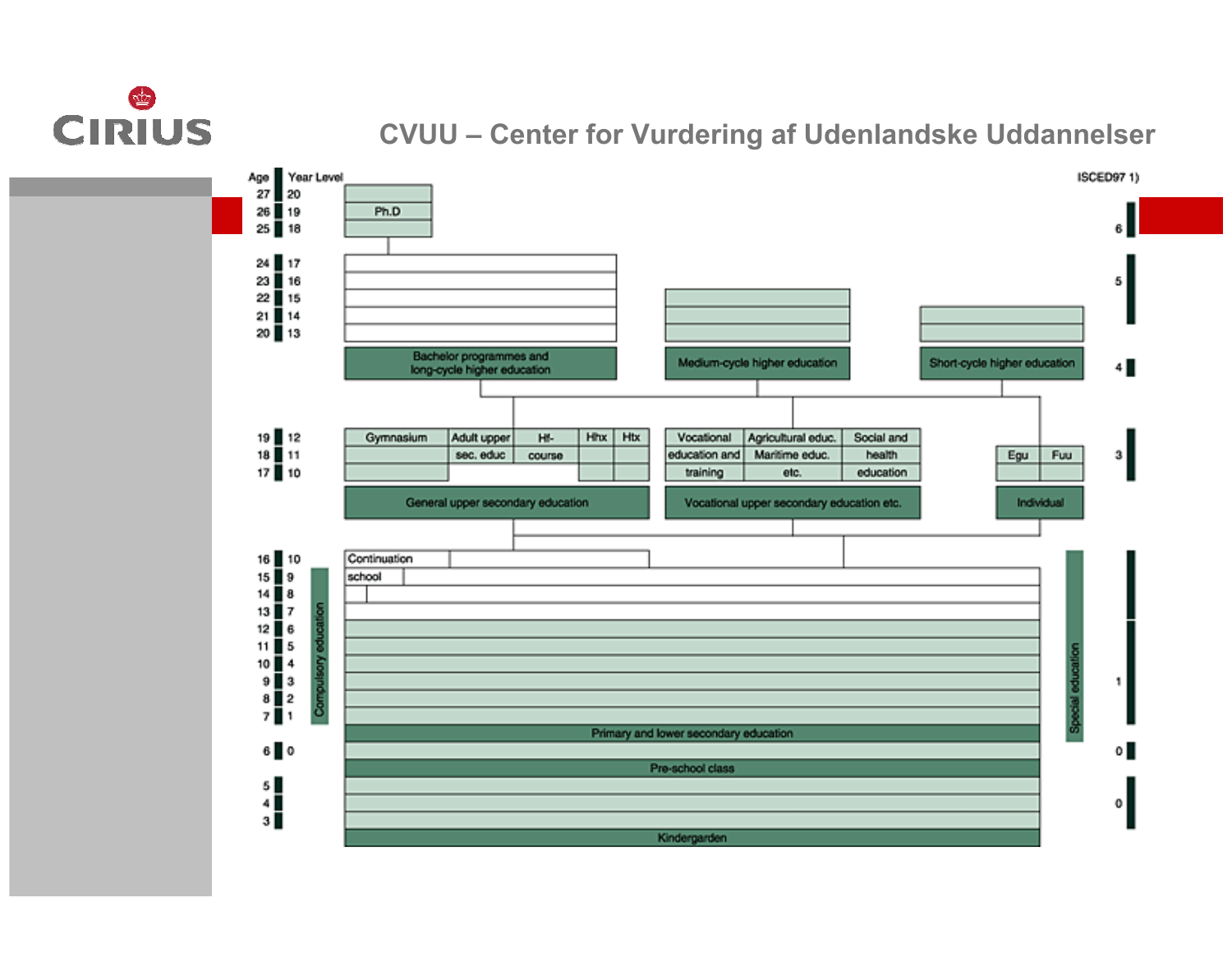

# **Compulsory school**

- •**Compulsorys school comprises 1-10 classes**
- $\bullet$ **Lasts 9 years**
- **School start at 7 years**
- •**Pre-primary is optional from 6 years**
- •**Gives acces to upper secondary education**
- •**App. class average: 20 pupils**
- $\bullet$  **Ministry of Education issues core curriculum for each subjects. The municipal authority can add to the curriculum**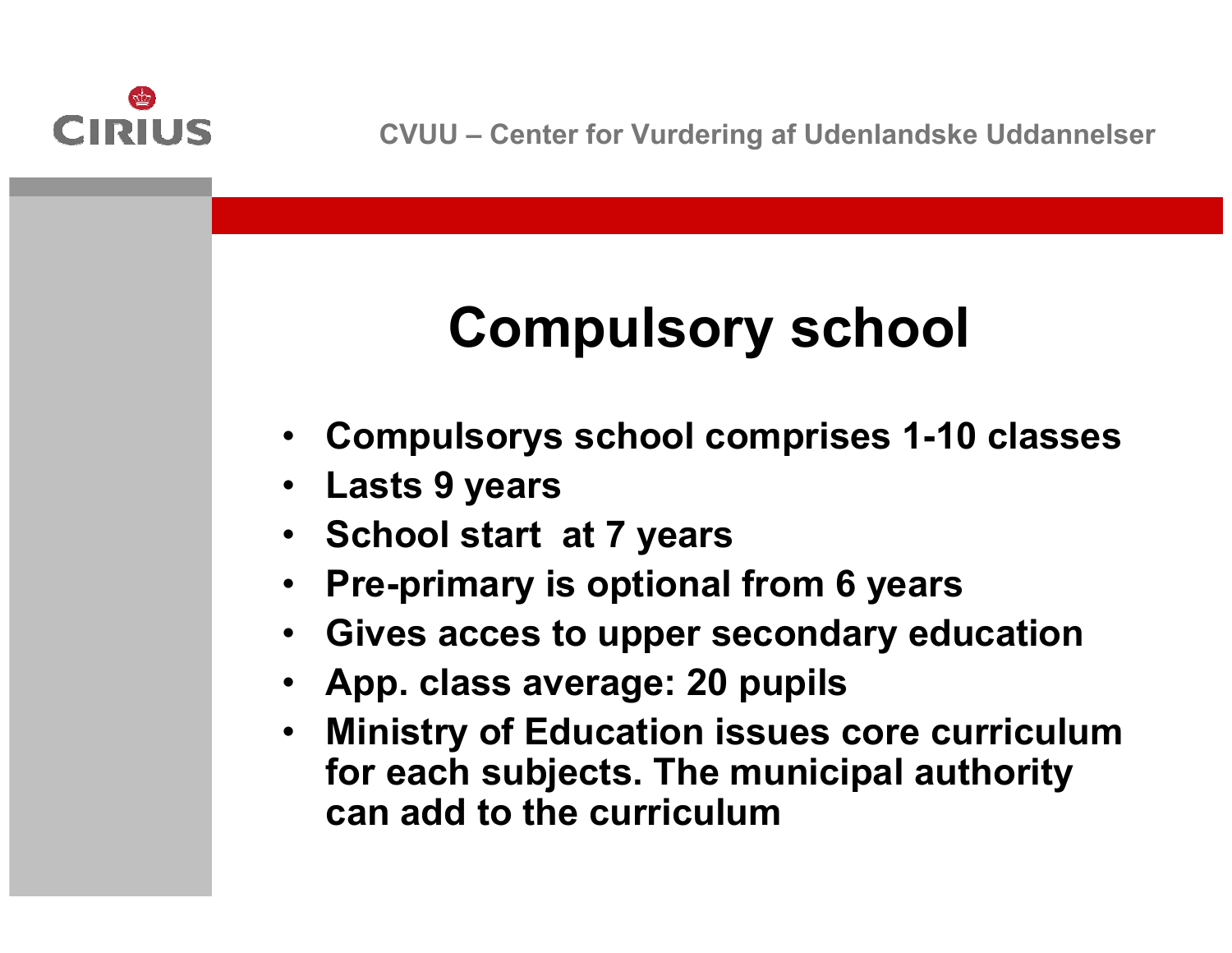

### **VET programmes**

- **Vocational education and training- VET**
- **Social and health programmes**
- $\bullet$  **Other programmes within the areas of agriculture, forestry, home economics, maritime education etc.**
- **All programmes prepare directly for employment and for some further studies**
- **Admission requirements: completed compulsory education**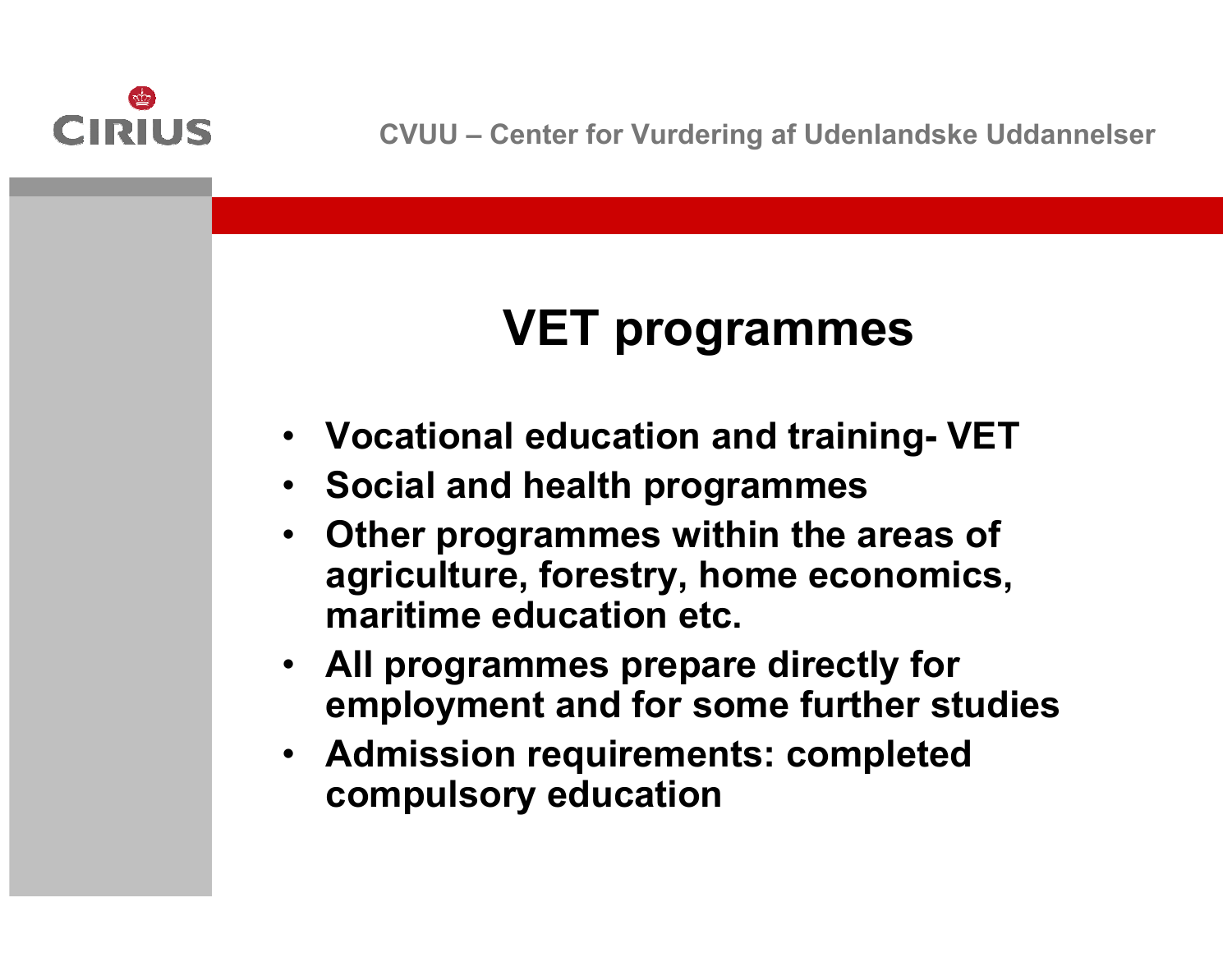

### **VET programmes**

- •**Commercial and technical programmes**
- **7 access channels into basic courses which lead to 200 different main programmes**
- **Sandwich model: alternance between school and practical training in enterprises (or at school)**
- **Duration: usually 3½-4 years**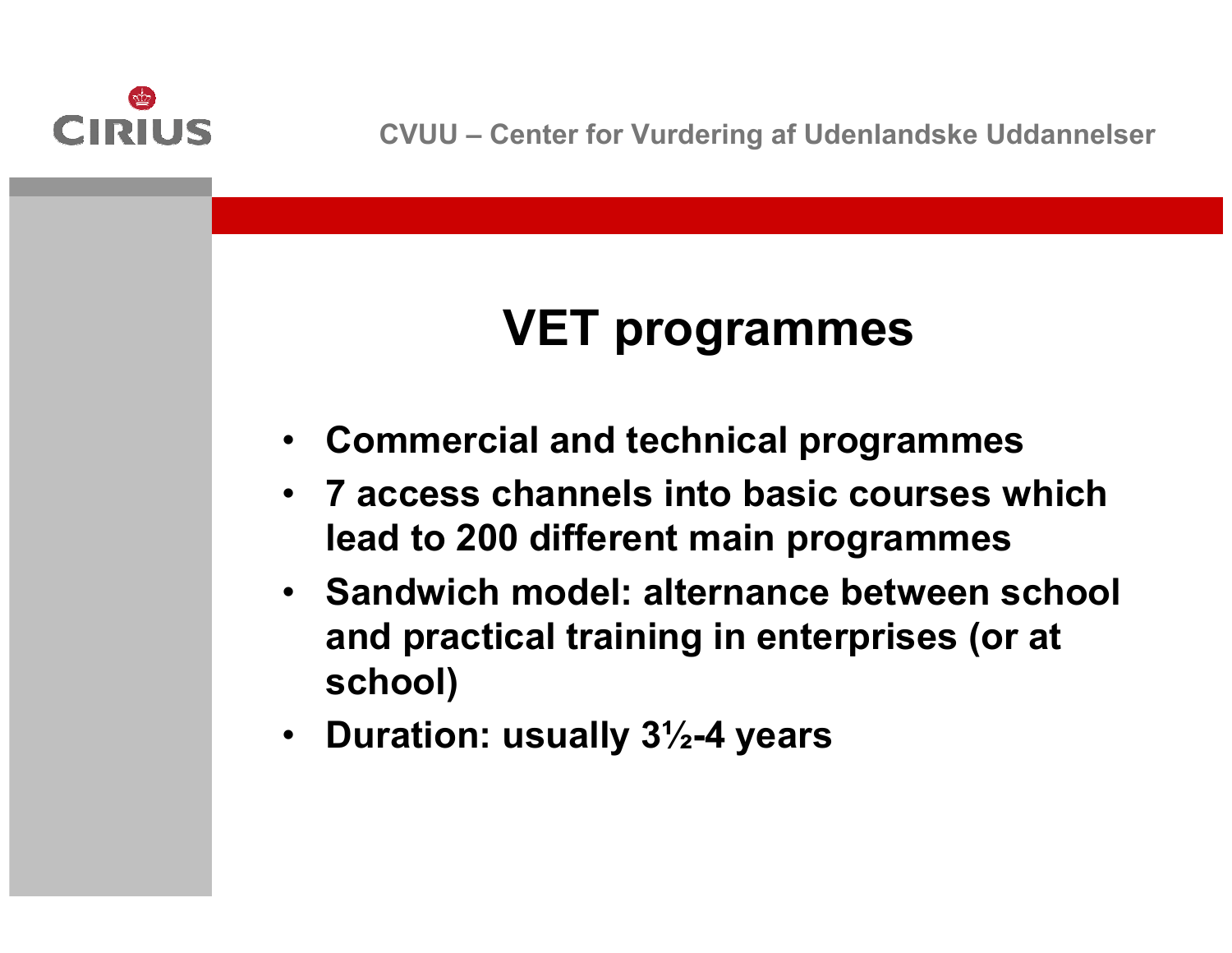

#### **Admission to higher education**

**General Access requirements are 12 years of education terminated by one of the following school leaving certificates (**

- • **Studenter eksamen (Upper secondary school leaving examination)**
- $\bullet$  **Højere Handelseksamen (Higher Business Examination)**
- $\bullet$  **Højere teknisk eksamen (Higher Technical Examination)**
- $\bullet$  **Højere Forberedelseseksamen (Higher Preparatory Examination)**
- • **VET-programmes qualify for short and medium cycle college programmes within the same field**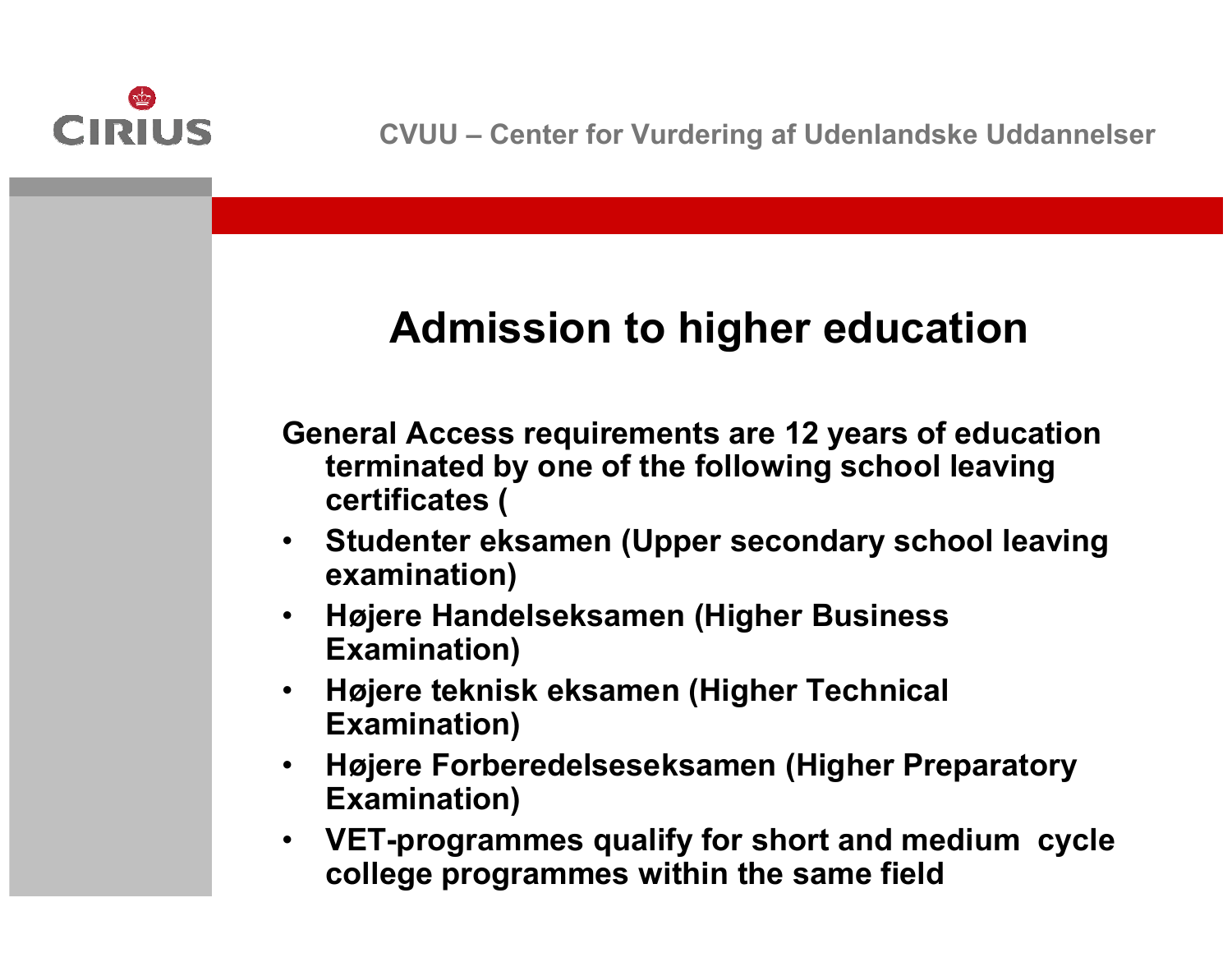

# **Studentereksamen**

- **3 years upper secondary education at a**  *gymnasium*
- **2 tracks (mathematics/nat. science & languages). Each track has a core curriculum of obligatory subjects + a number of optional subjects**
- •**Subjects can be taken at different levels**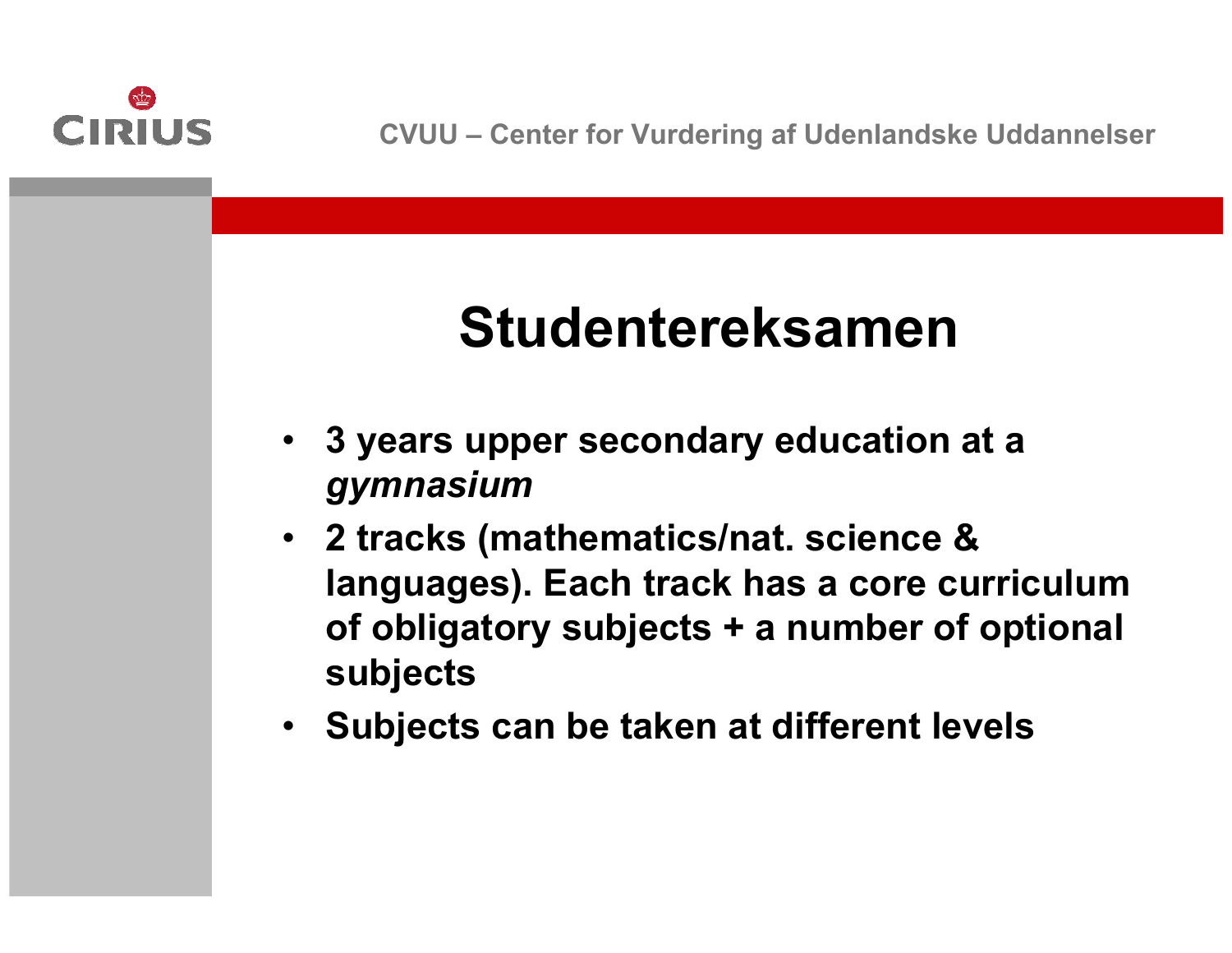

### **HHX/ Higher Preparatory Examination**

- **3 years upper secondary programme at a business college**
- **The programme consists of a business part and a general part**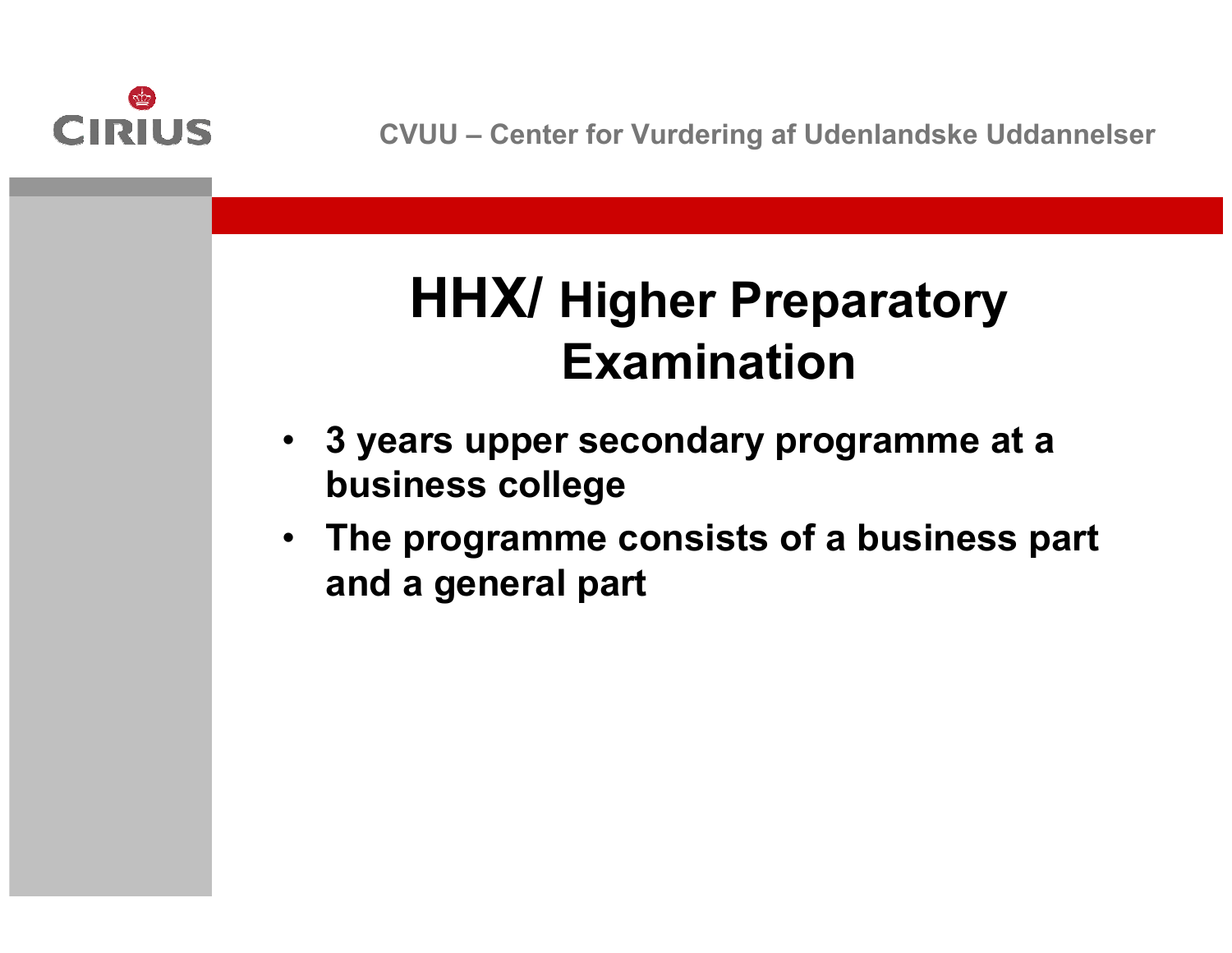

## **HTX/ Higher Technical Examination**

- • **3 years upper secondary at a technical college**
- **The programme consists of <sup>a</sup> technical part and a general part**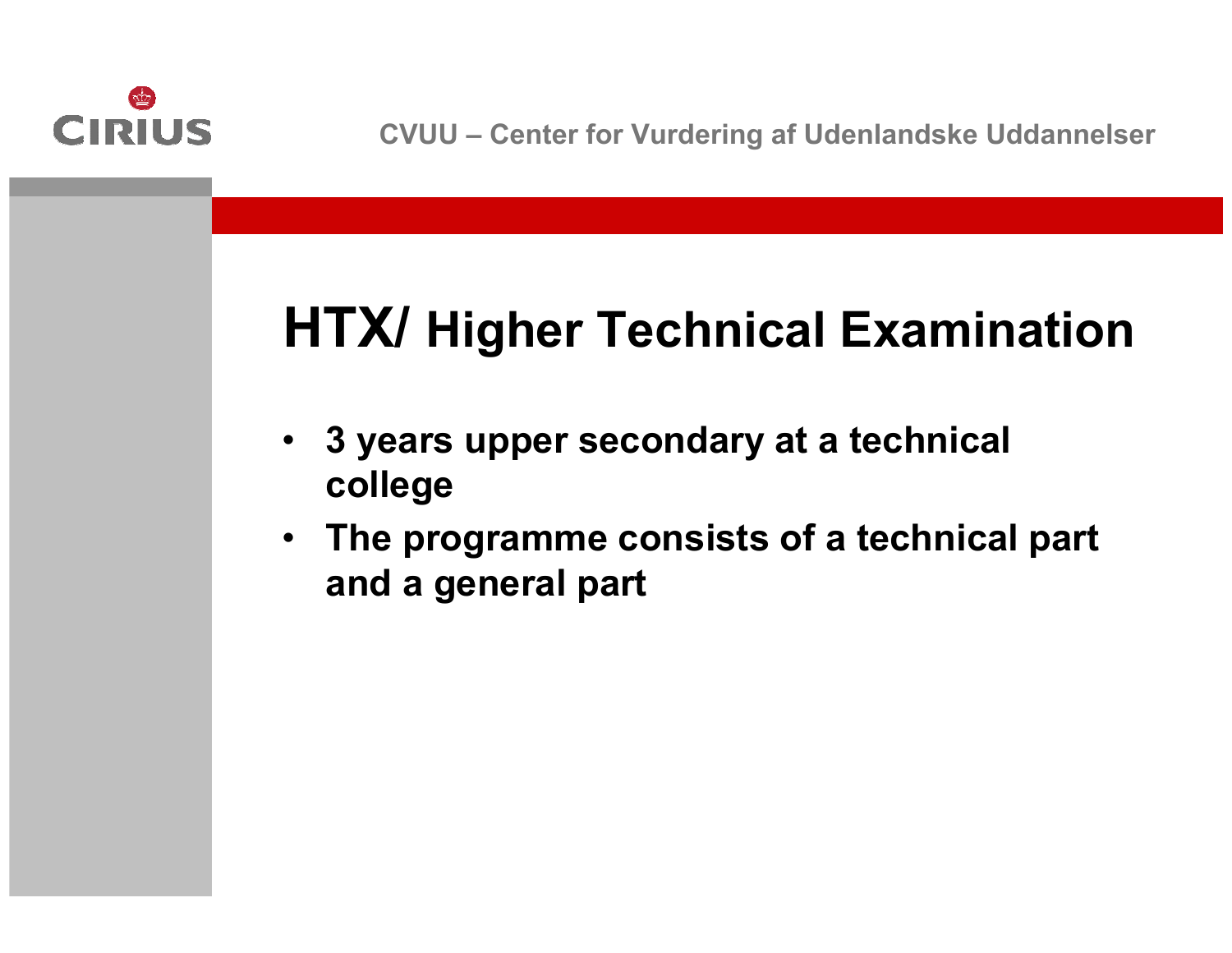

# **Reform of Studentereksamen, HHX and HTX**

- •**Reform implemented from school year 2005/2006**
- •**Purpose to strengthen science**
- • **Language track and mathematics/nat. science tracks abolished: Instead subject clusters**
- •**6 months common introduction to subjects**
- $\bullet$  **After introduction period students can choose between the three programmes**
- •**2½ years subject studies**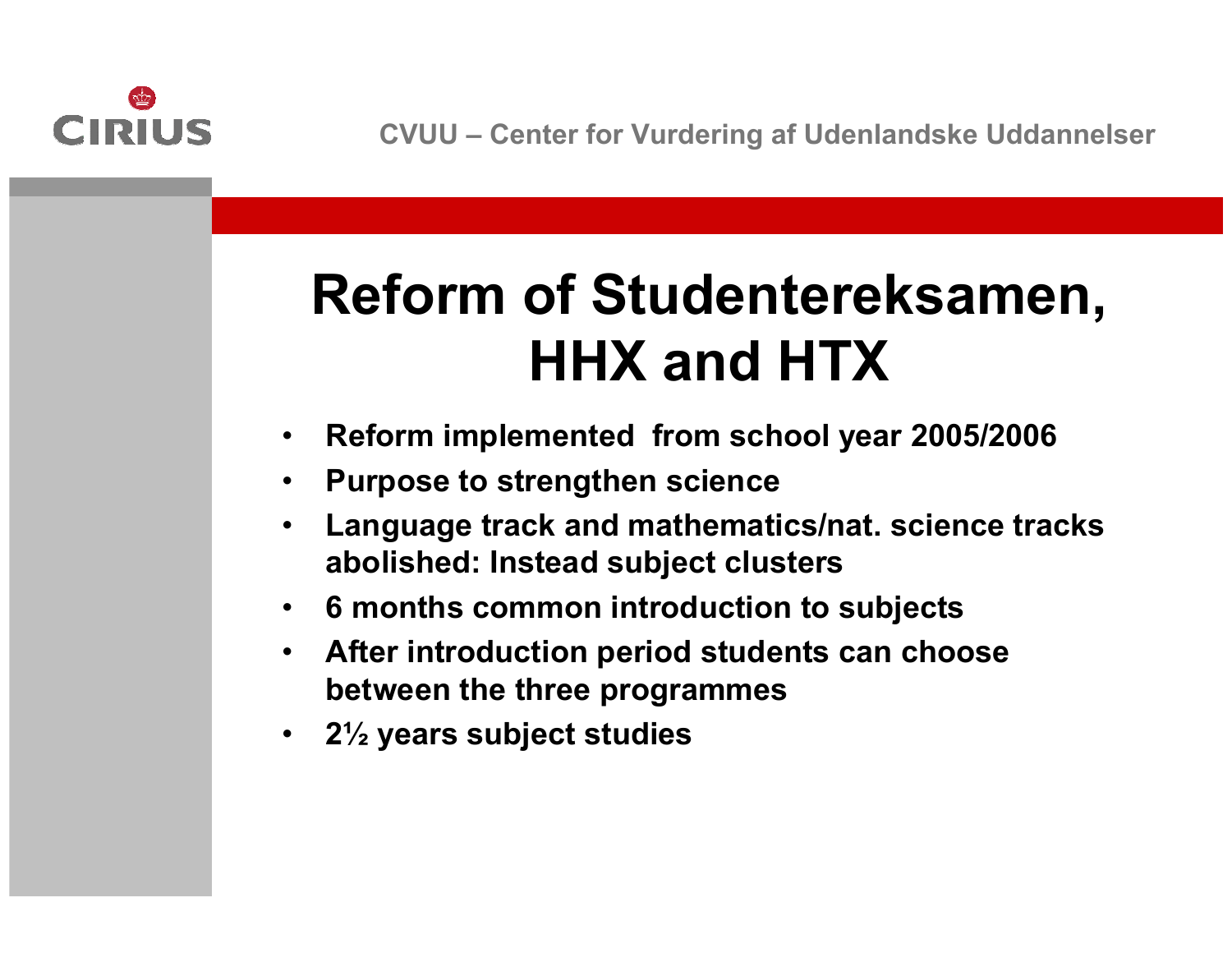

# **Higher education programmes**

- –**5 multi –faculty unversities.**
- **Links of the Common 10 university-level specialised institutions offering courses in the fields of engineering, education, veterinary science, agriculture, pharmacy, or business studies, architecture, fine arts, music etc.**
- and the state of the **All study programmes are research based and degrees are awarded at undergraduate and graduate level**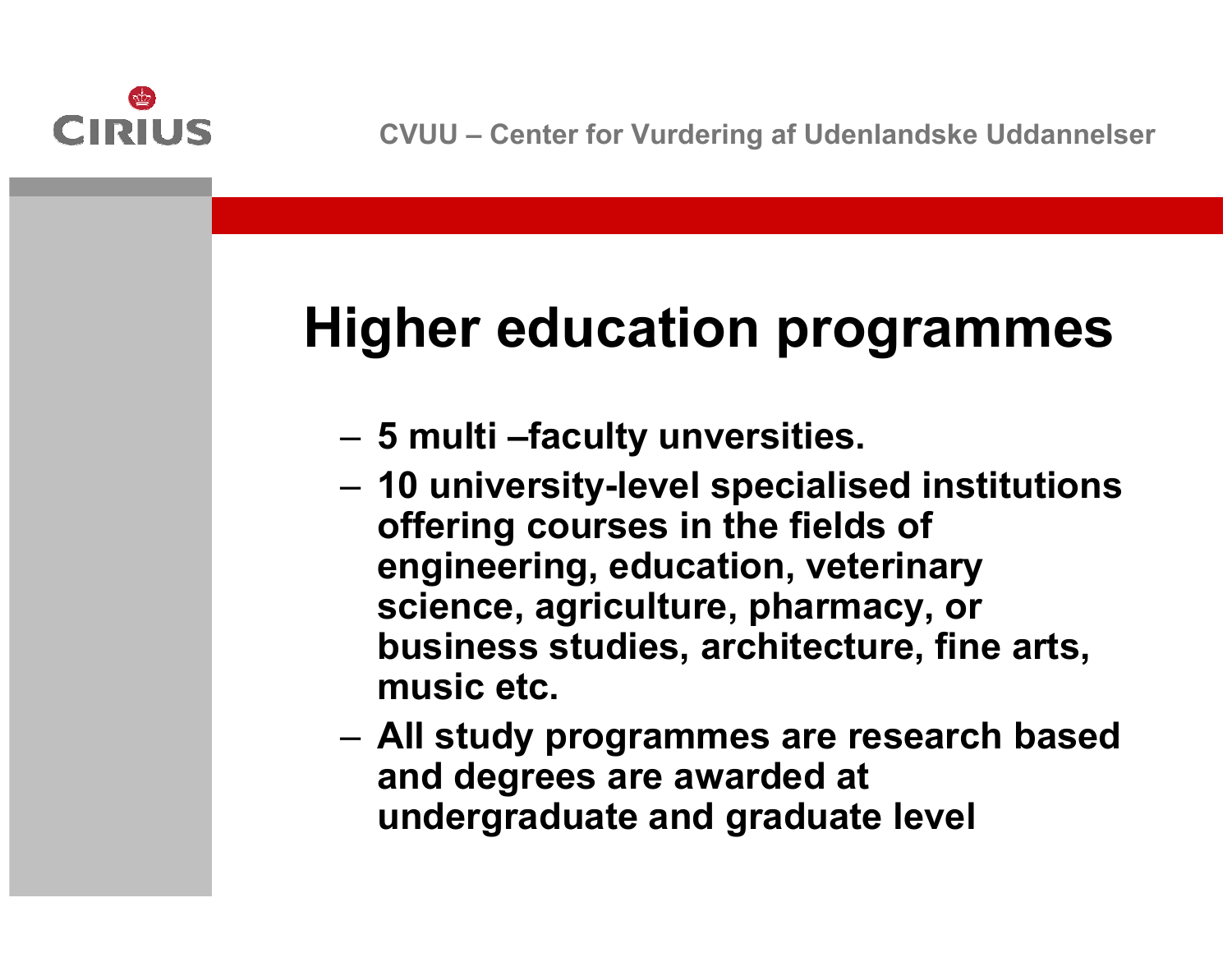

# **HE-programmes**

- **175 specialised institutions offering professionally oriented programmes**
- $\bullet$  **Medium cycle HE (the college sector)**
	- **Teacher training**
	- **Nursing**
	- **Social work**
	- **Etc.**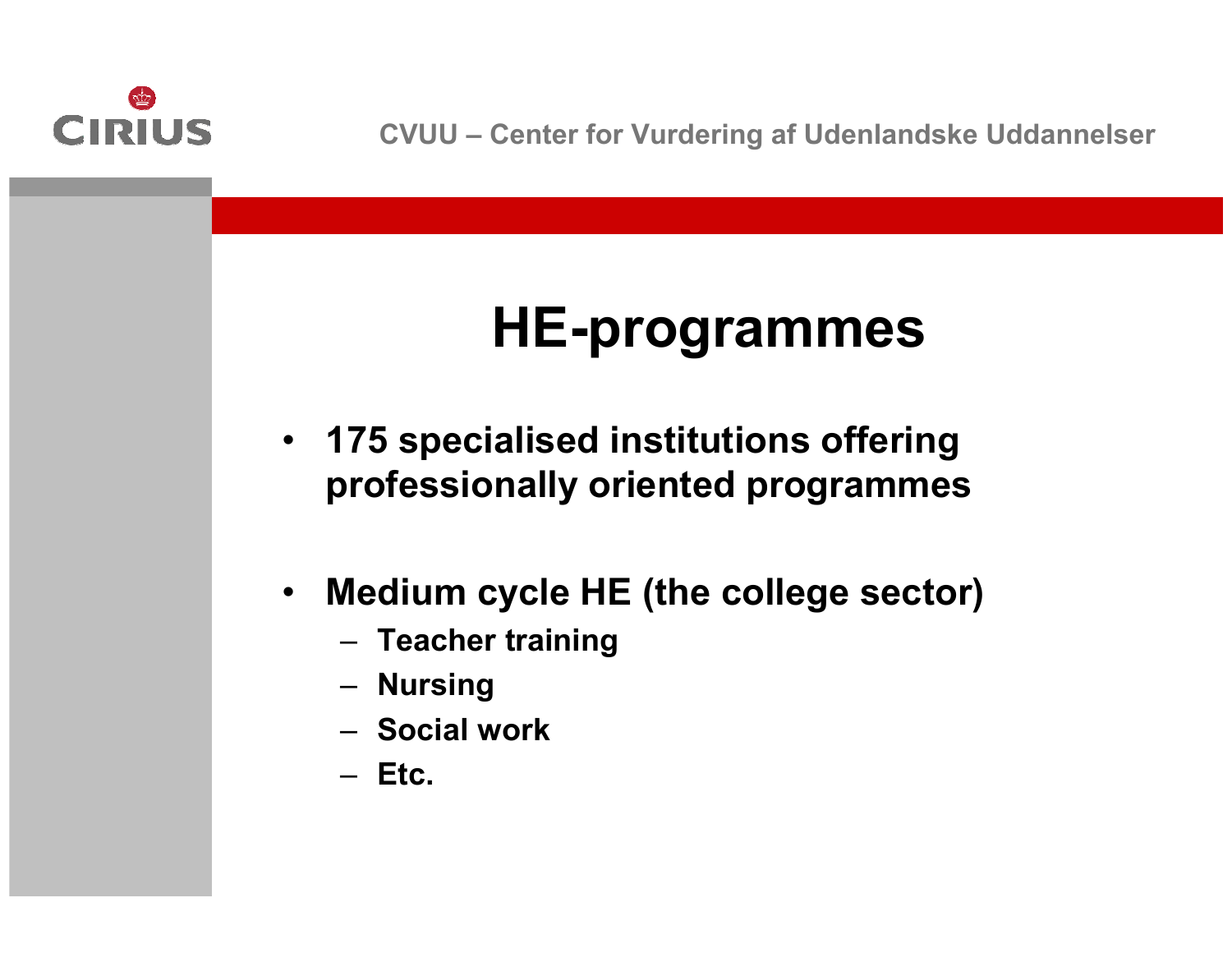

### **Short cycle HE (vocational academy programmes)**

- **Business**
- **Technical fields**
- **The Service sector**
- **Etc.**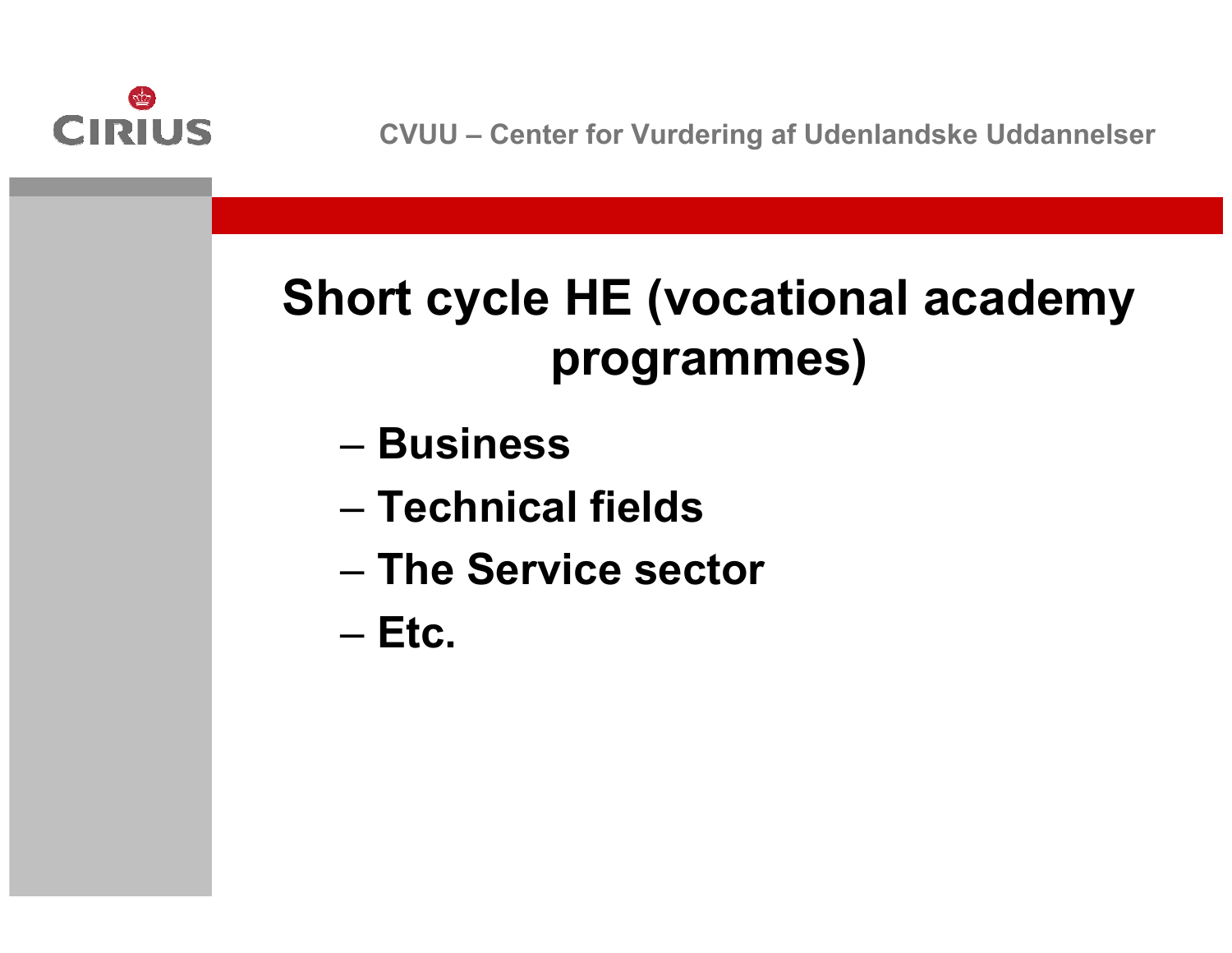

#### **Diploma + professional title**

- •**E.g. Diploma as Jordbrugsteknolog AK** *(agriculture)*
- $\bullet$  **Given after completion of short cycle HE programmes (Vocational Acemy programmes)**
- •**Programmes normally lasts 2 years**
- • **Programmes comprise theoretical subjects and some periods of practical and analytical basis**
- • **A final project lasting 3 months is one of the normal programme requirements**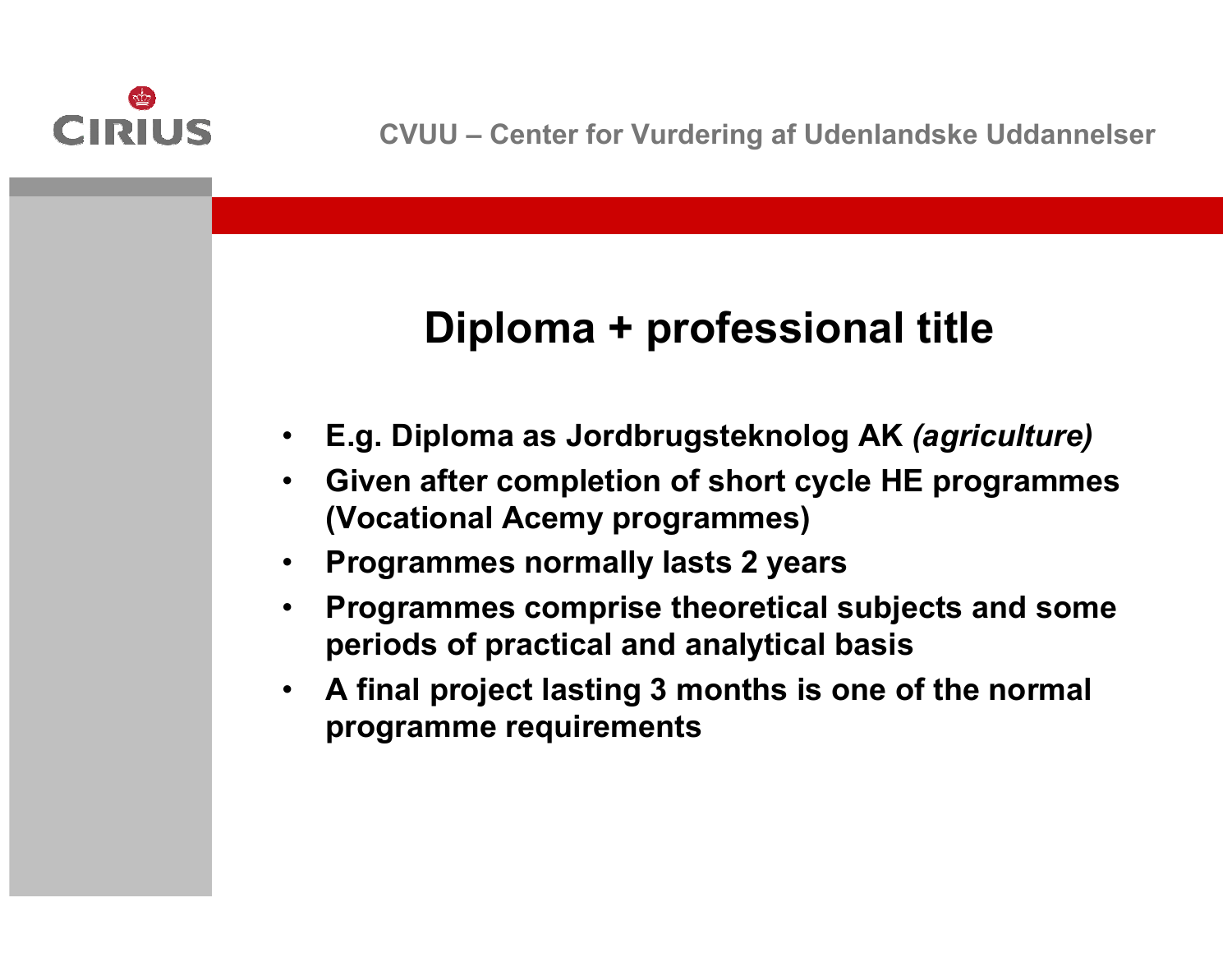

#### **Professional bachelor degree**

- **Given after completion of medium cycle programmes**
- **Programmes normally lasts 3-4 years, and are at the same academic level as university programmes**
- **Students sit for examinations and are required to submit <sup>a</sup> project/project paper**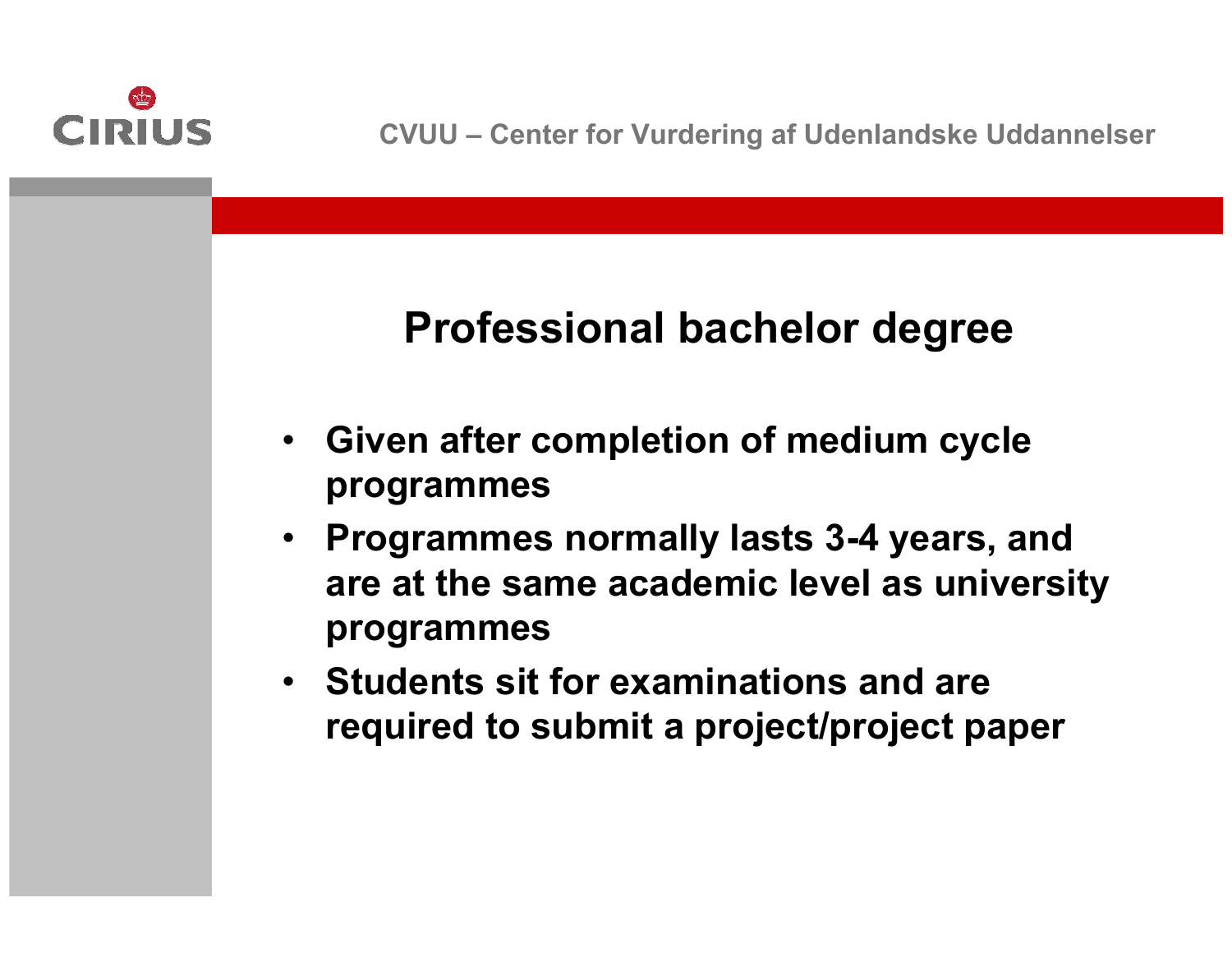

#### **Bachelor degrees**

- **Given after 3-3½ years of study at a university institution**
- **Programmes are research based and focused on the major scientific subject areas chosen right from year 1**
- **All programmes require <sup>a</sup> written bachelors project**
- **BA + main subject field(s) in the humanities**
- •**BSc +main subject field(s) in science**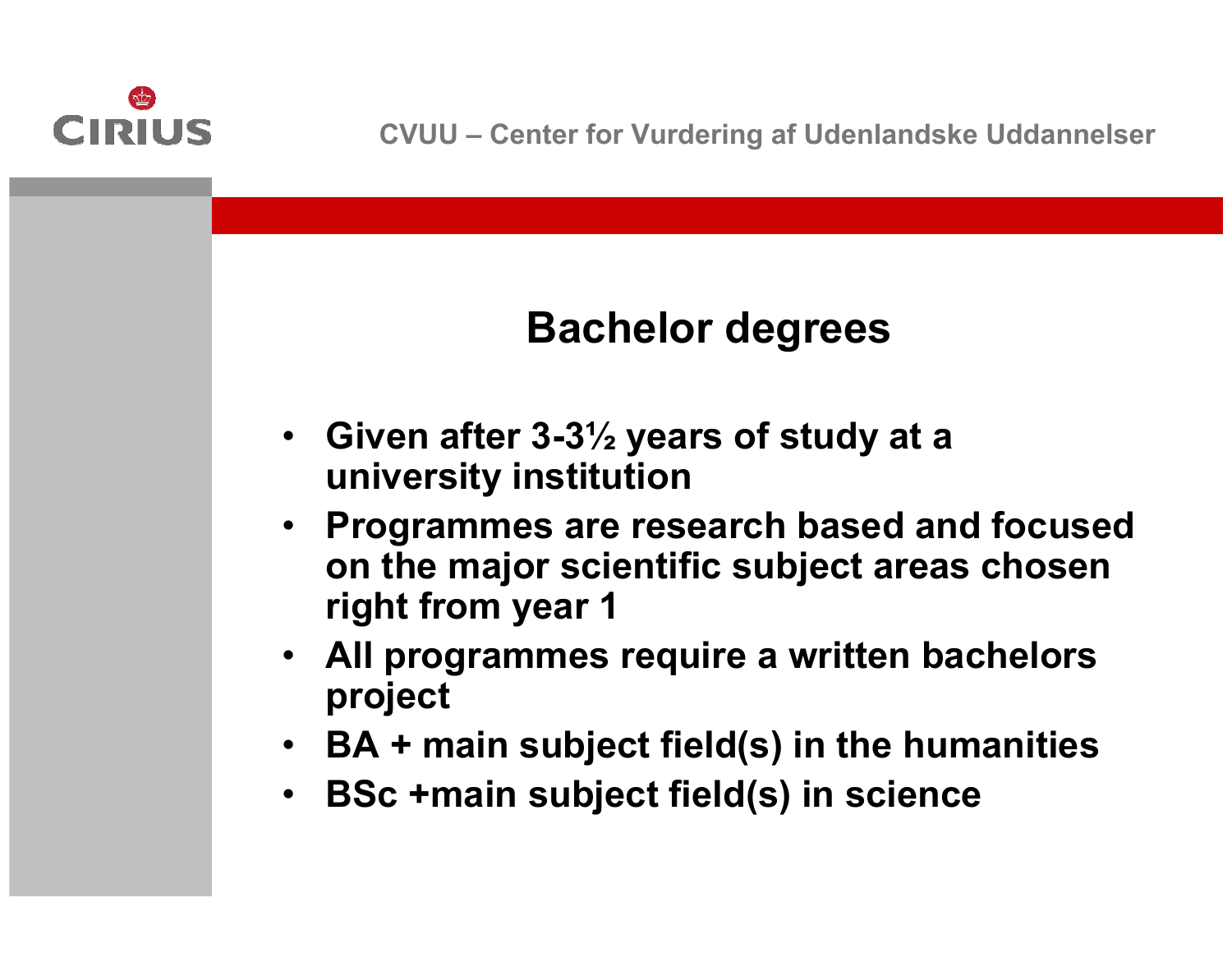

#### **Candidatus/Master degree**

- • **Given after completion of <sup>a</sup> further 2-3½ years after the bachelors degree**
- $\bullet$  **Independent research activities are an important part of the candidatus programme**
- $\bullet$  **Programme is completed with <sup>a</sup> thesis scheduled for 6-12 months**
- $\bullet$  **In the fields of veterinary medicine, pharmacy, land surveying and architecture the first qualification awarded is the candidatus. Programmes lasts 5 – 6½ years**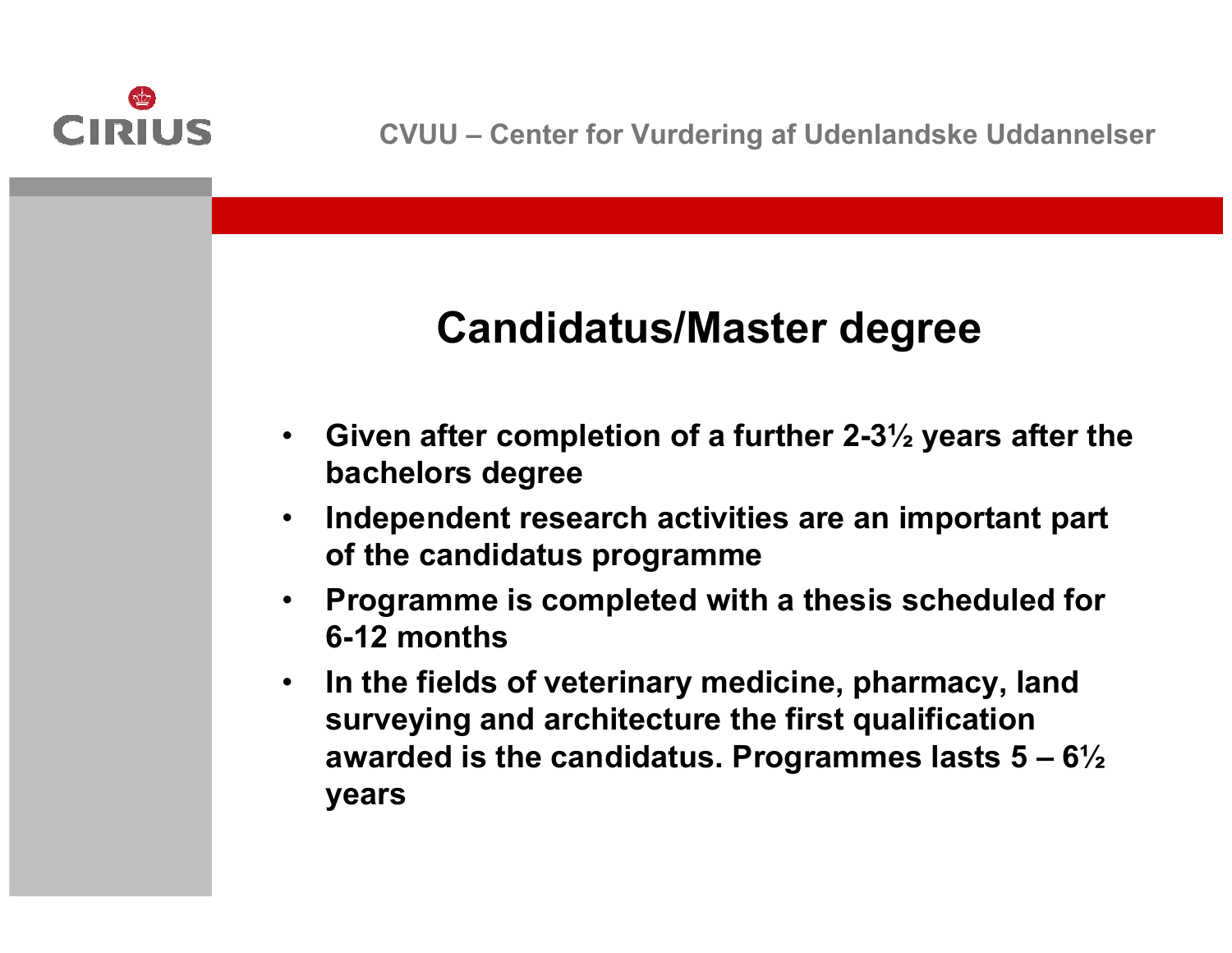

# **Doctoral programmes**

- **Ph.d.-programme: Lasts 3 years after completion of candidatus/master degree**
- **Higher doctoral degree: Not a programme but awarded after a minimum of 5-8 years of original and individual research + public defence of thesis**
- **Title: Dr.+ field of study**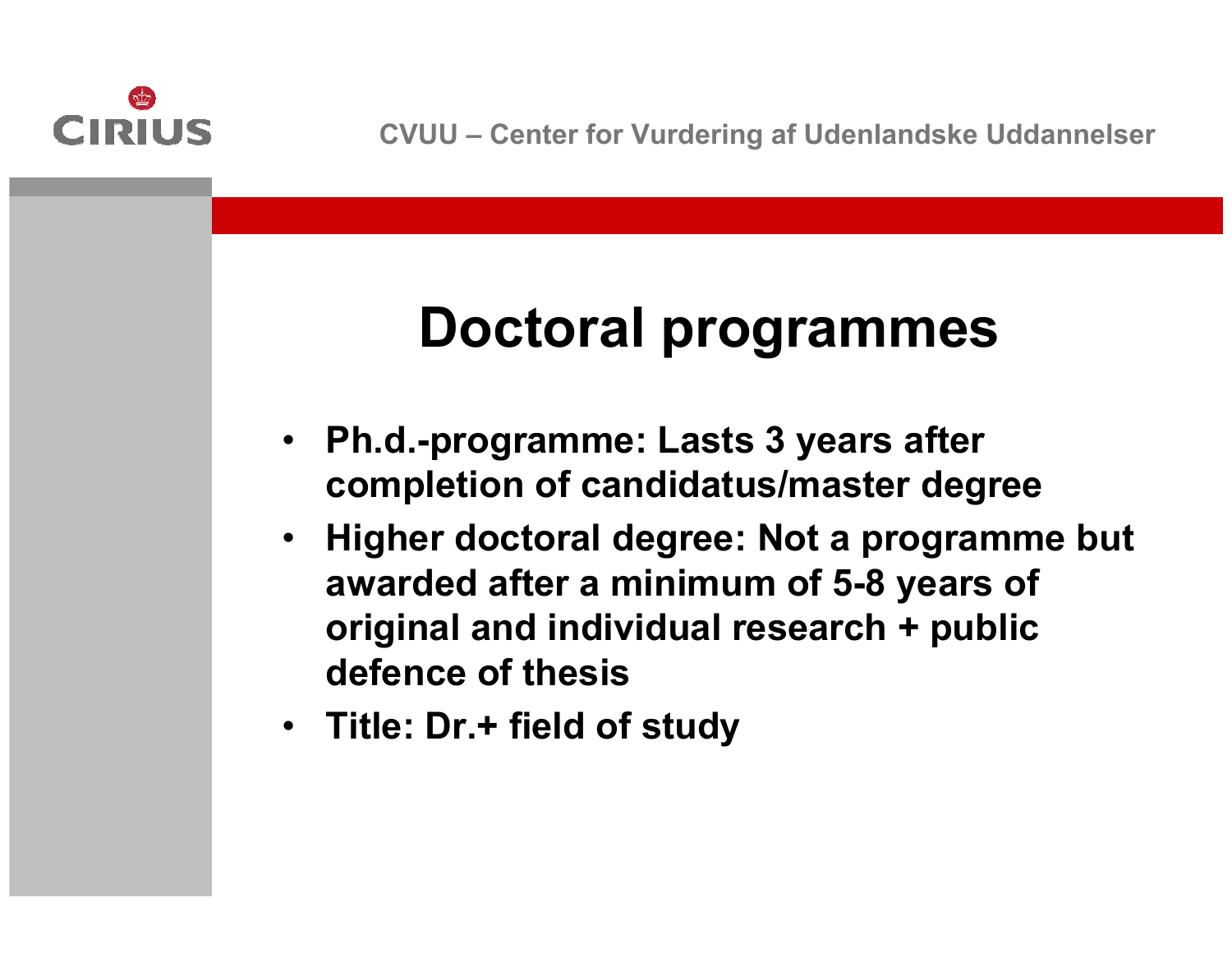

# **Teacher training programmesprimary school**

- **Bachelor of education: 4 years teacher training programme**
- **4 core subjects**
- **Teaching competence from 1-10 classes**
- **½ year teacher training in primary schools**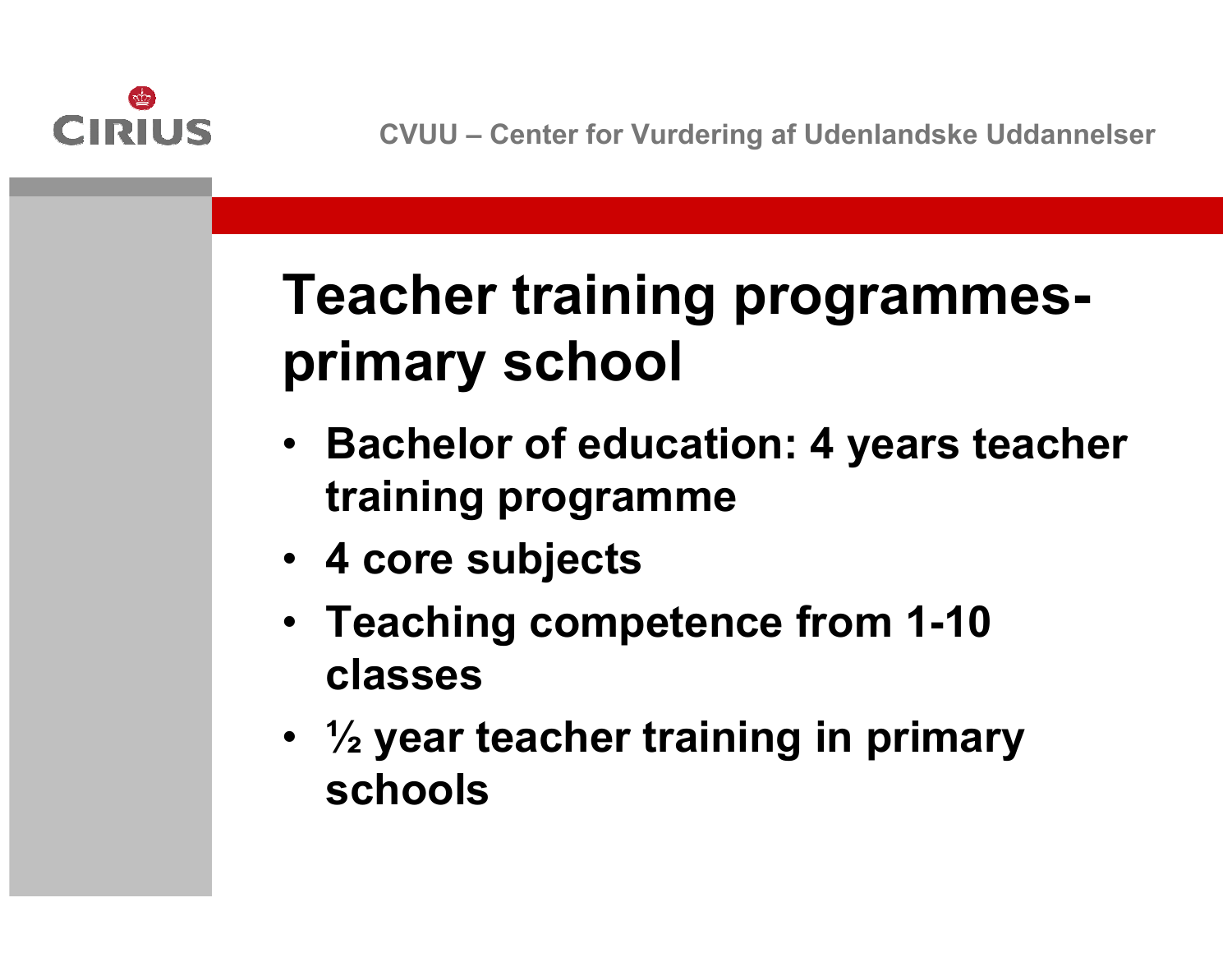

# **Teacher training programmesprimary school**

- •**Meritlærer-programme: A PGCE-programme**
- **Admission level: a bachelor degree in a subject taught in primary school or a professional bachelor degree in social education**
- **Nominal duration: 1-2 years depending on how much credit you get**
- **Teaching competence: two core subjects from 1-10 classes.**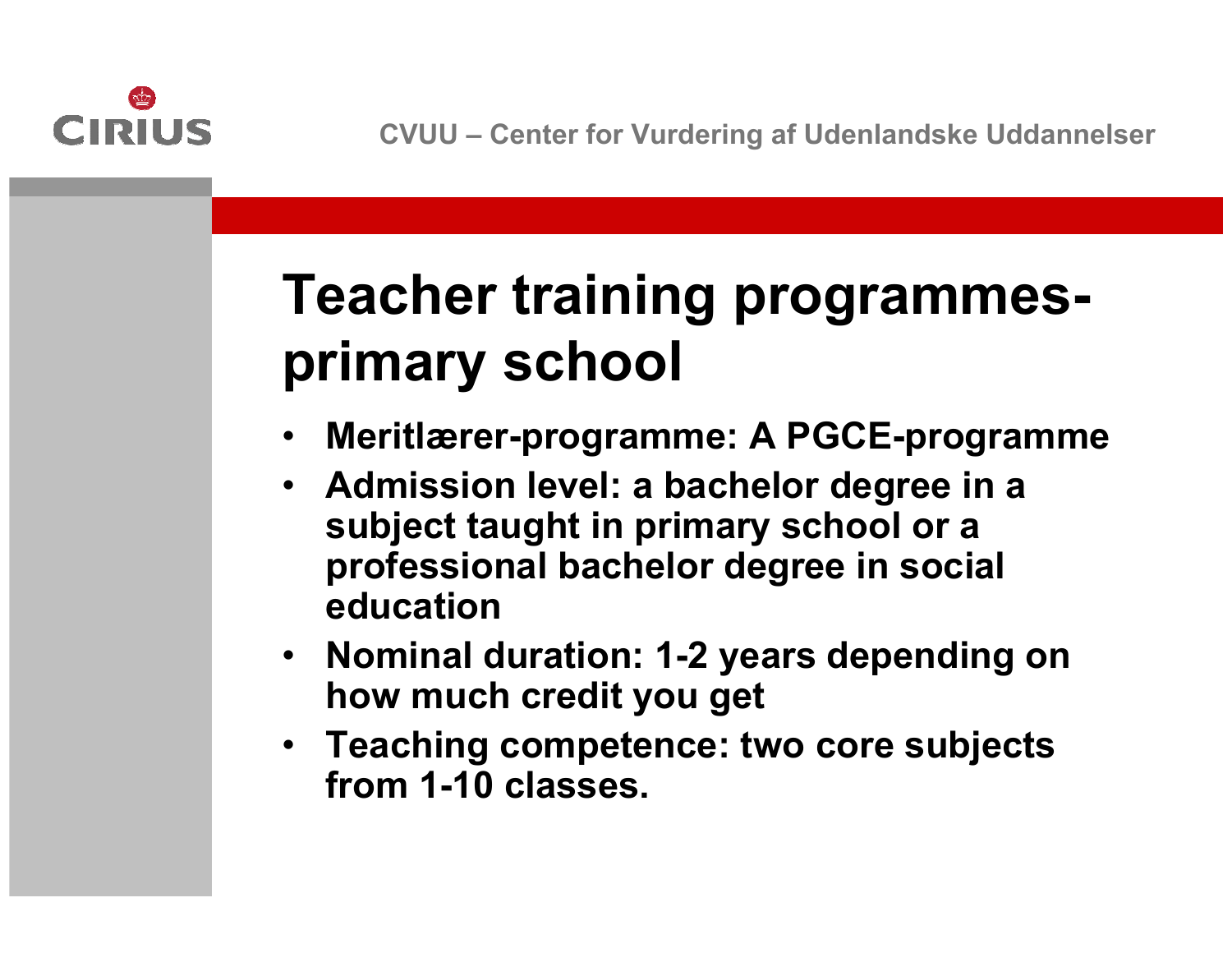

# **Upper secondary school teachers**

- **Candidatus/Master degree + Pædagogikum after the exam (PGCE-programmme)**
- **Pædagogikum: Duration 1-2 years-Theoretical supplement of minor subject, pedagogical theory, supervised work placements, exam**
- **Teaching competence 10-12 classes**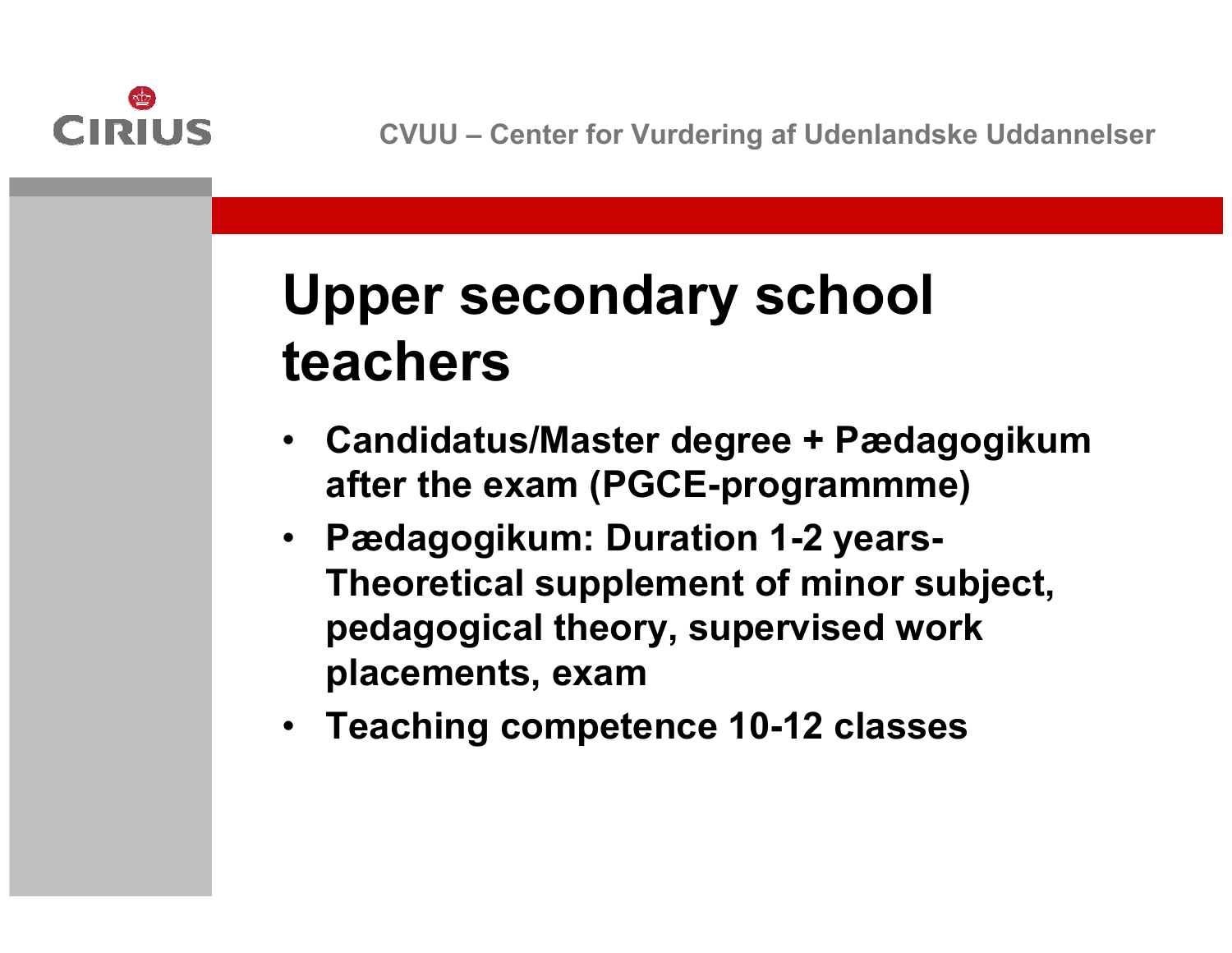

# **Comparison US-DK qualifications**

- • **High School Graduation Diploma does not give direct access to HE-programmes in DK**
- • **High School Graduation Diploma + three advanced placement tests or 1 year HE-studies will give direct access to HE-programmes**
- • **A US bachelor degree is in DK compared to a Danish bachelor degree**
- • **US master degrees compared with Danish Candidatus ( two years master level programme)**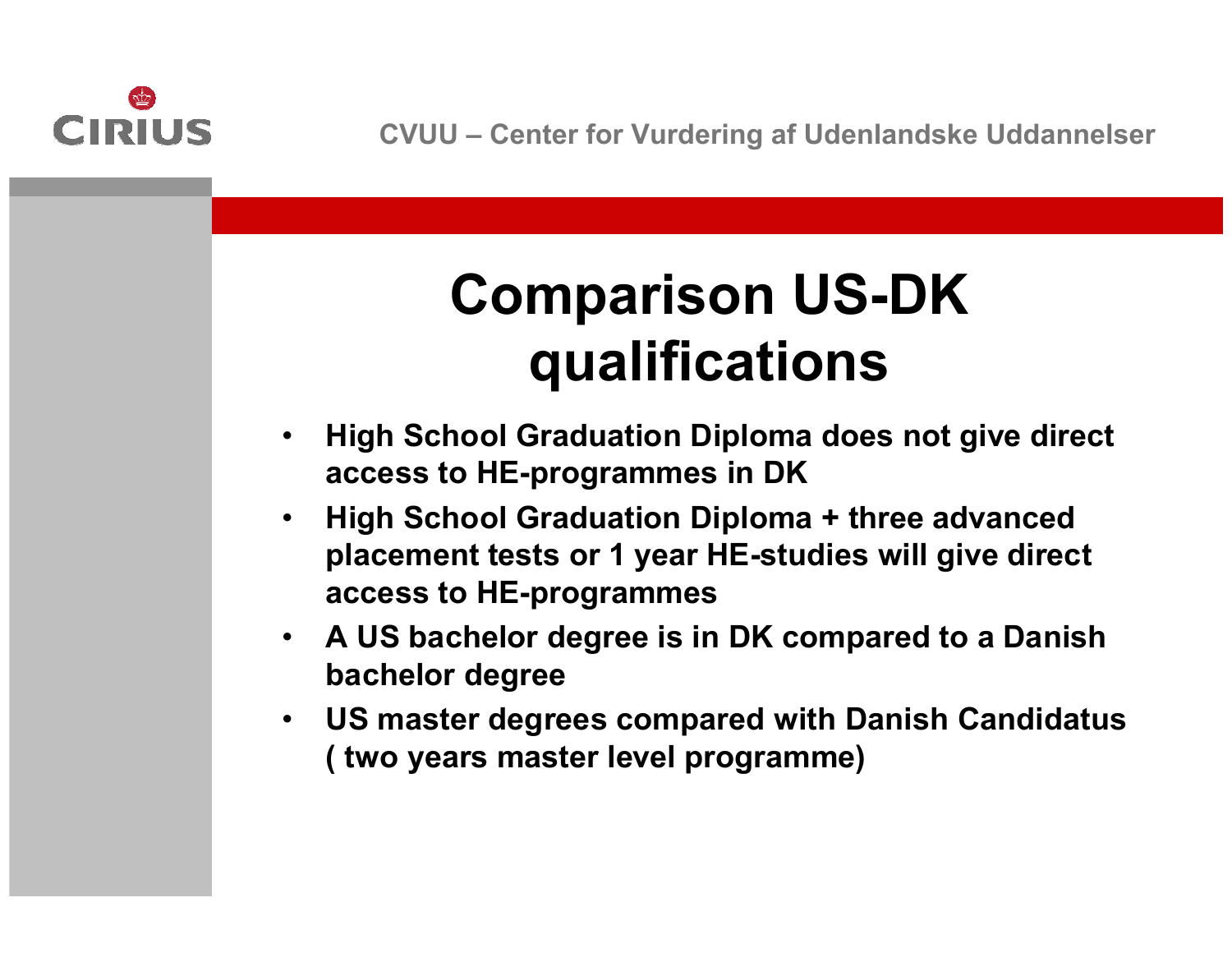

# **Comparison US-DK degrees**

- **Fully qualified teachers with competence to teach 1-8 elementary primary or elementary primary + junior high will be fully recognised in DK to teach Danish primary school: 1-10 classes**
- **Fully Qualified primary school teachers with teaching competence 1-6 grades will be asked to supplement with pedagogical courses/didactics- app. ½ years studies**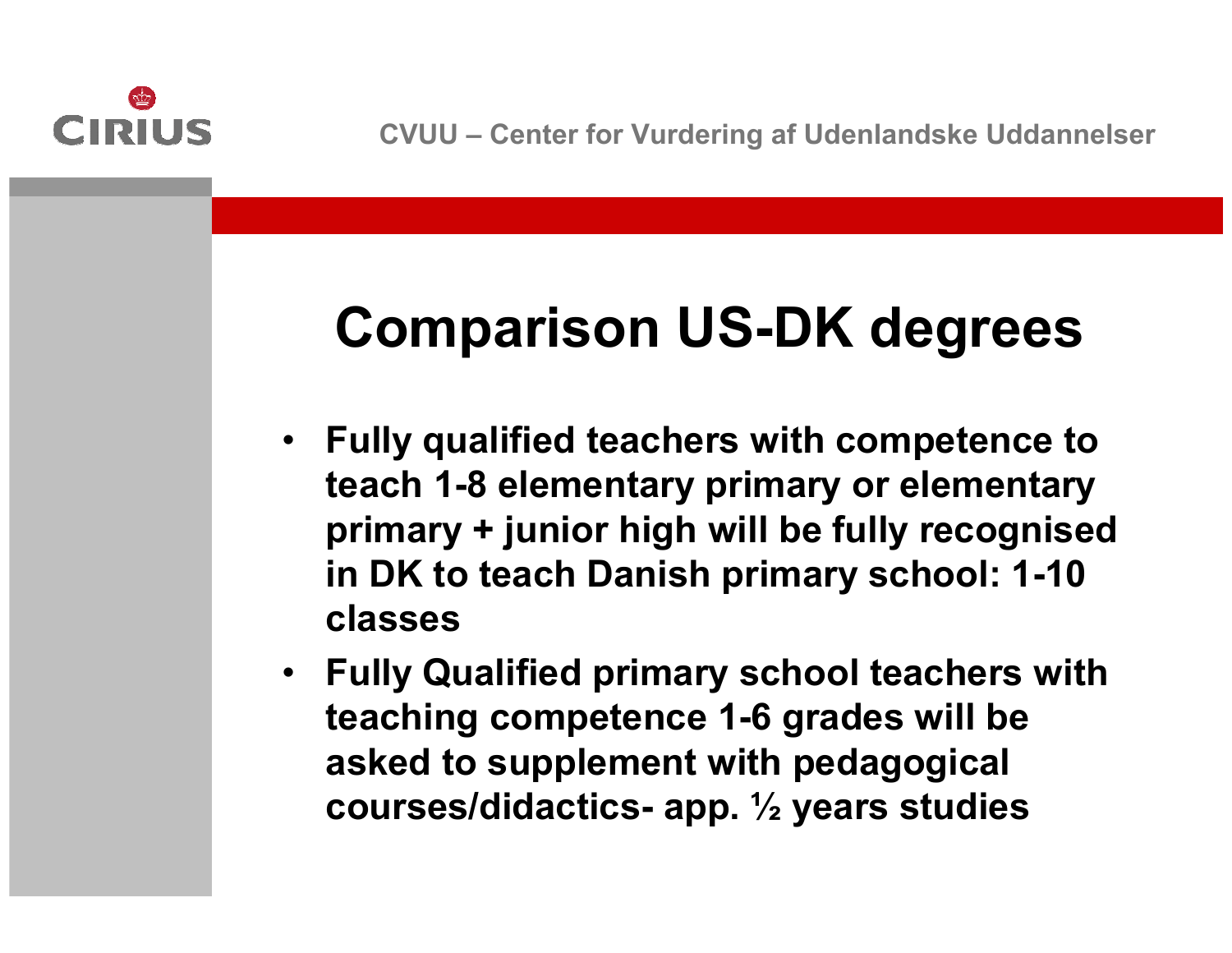

# **Comparison continued**

- •**Upper secondary school teachers**
- $\bullet$ **In DK: Must have master level**
- **US-teachers with master level and teaching competence in High School will be fully recognised**